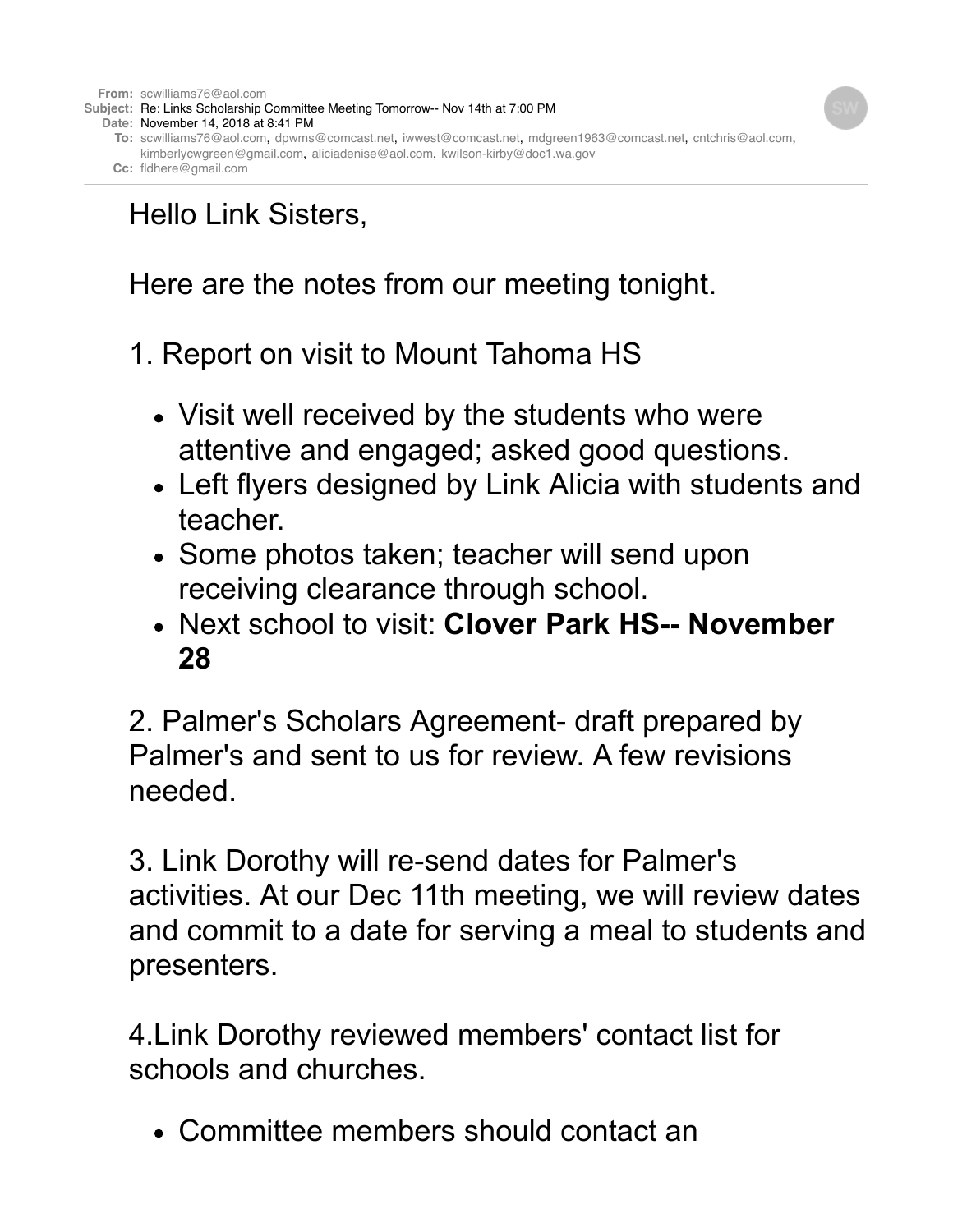administrator (such as a principal) and the college counselor.

- Send an email and follow up with a telephone call if you can.
- Make two contacts-- one before Thanksgiving, and one during the first week of December.
- Sample emails provided
- Talking points provided for email communication and phone conversations with counselors
- Scholarship flyer sent to all committee members.

Members present: Links Alicia, Iris, Kay, Mary, Dorothy and Stephanie Meeting ended 7:35 PM

Enjoy the rest of your week.

Link Stephanie

-----Original Message-----

From: scwilliams76 [<scwilliams76@aol.com>](mailto:scwilliams76@aol.com)

To: scwilliams76 <[scwilliams76@aol.com](mailto:scwilliams76@aol.com)>; dpwms <[dpwms@comcast.net>](mailto:dpwms@comcast.net); iwwest

<[iwwest@comcast.net>](mailto:iwwest@comcast.net); mdgreen1963 <[mdgreen1963@comcast.net](mailto:mdgreen1963@comcast.net)>; cntchris [<cntchris@aol.com>](mailto:cntchris@aol.com); kimberlycwgreen <[kimberlycwgreen@gmail.com>](mailto:kimberlycwgreen@gmail.com); aliciadenise <[aliciadenise@aol.com](mailto:aliciadenise@aol.com)>; kwilson-kirby <[kwilson-kirby@doc1.wa.gov](mailto:kwilson-kirby@doc1.wa.gov)>

Cc: fldhere [<fldhere@gmail.com>](mailto:fldhere@gmail.com)

Subject: Re:Links Scholarship Committee Meeting Tomorrow-- Nov 14th at 7:00 PM

Hello Scholarship Committee Members,

Tomorrow night is our regular scholarship committee meeting time. We will have a short meeting tomorrow night to discuss ways to

Sent: Tue, Nov 13, 2018 8:13 pm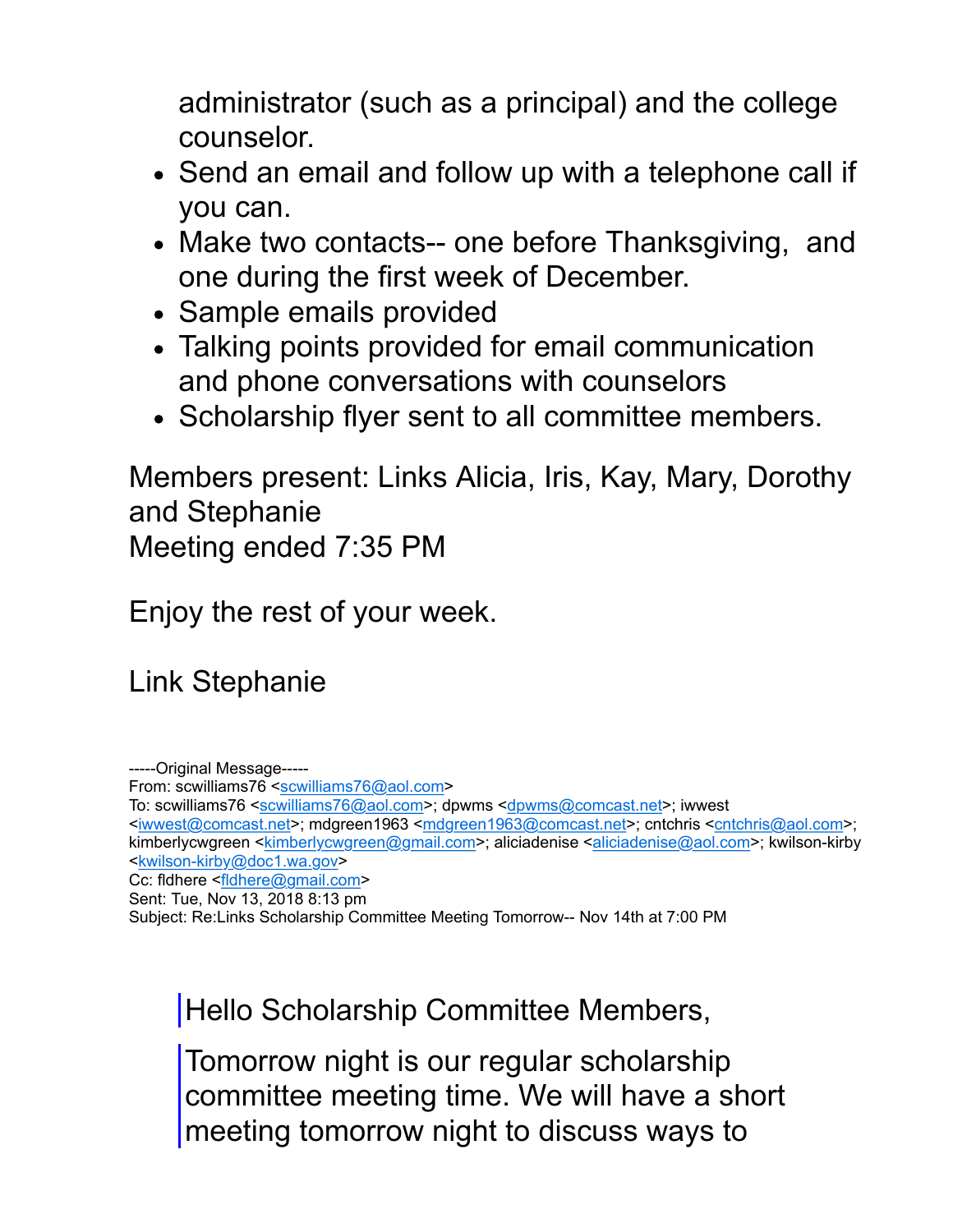approach your assigned schools and churches with information about the Links scholarship.

[The call in information is as follows:](tel:605%20475-6006;974%207334)**605 475- 6006 Access Code: 974 7334**

## **Please let me know if you will not be able to attend.**

Thank you.

Link Stephanie

-----Original Message----- From: scwilliams76 [<scwilliams76@aol.com>](mailto:scwilliams76@aol.com) To: scwilliams76 <[scwilliams76@aol.com](mailto:scwilliams76@aol.com)>; dpwms <[dpwms@comcast.net>](mailto:dpwms@comcast.net); iwwest <[iwwest@comcast.net>](mailto:iwwest@comcast.net); mdgreen1963 <[mdgreen1963@comcast.net](mailto:mdgreen1963@comcast.net)>; cntchris [<cntchris@aol.com>](mailto:cntchris@aol.com); kimberlycwgreen <[kimberlycwgreen@gmail.com>](mailto:kimberlycwgreen@gmail.com); aliciadenise <[aliciadenise@aol.com](mailto:aliciadenise@aol.com)>; kwilson-kirby <kwilson[-kirby@doc1.wa.gov](mailto:kirby@doc1.wa.gov)> Cc: fldhere [<fldhere@gmail.com>](mailto:fldhere@gmail.com) Sent: Mon, Oct 15, 2018 5:26 pm Subject: Re: setting Links Scholarship Committee Meeting

Hello Link Sisters,

I have heard back from most of you and it appears that Friday night works best for everyone's schedule. I will set the meeting on **Friday, October 19 at 6:30 PM.**

[The call in information is as follows:](tel:605%20475-6006;974%207334)**605 475-6006 Access Code: 974 7334**

Thank you and have a good rest of the week.

Link Stephanie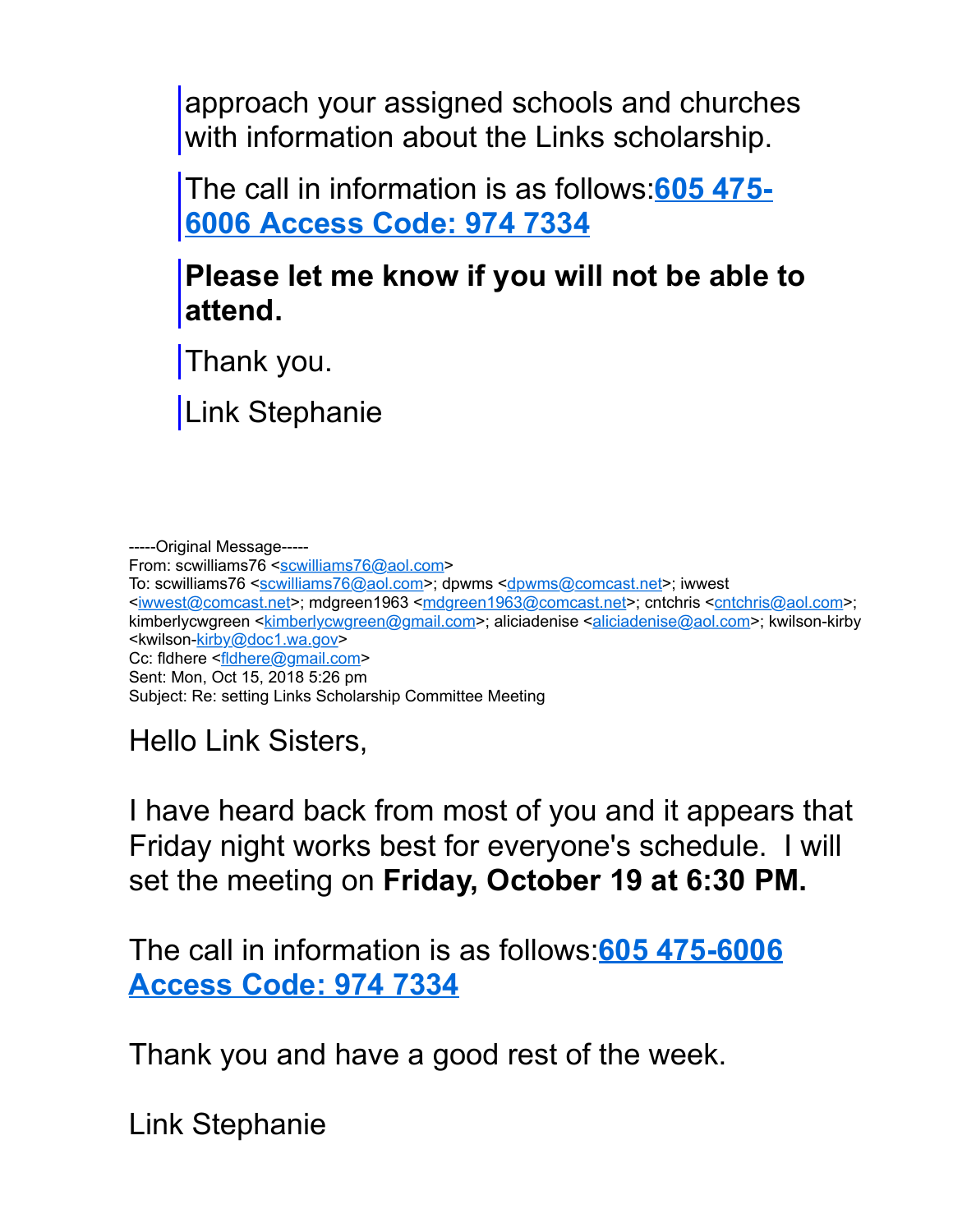-----Original Message----- From: scwilliams76 [<scwilliams76@aol.com>](mailto:scwilliams76@aol.com) To: scwilliams76 <[scwilliams76@aol.com](mailto:scwilliams76@aol.com)>; dpwms <[dpwms@comcast.net>](mailto:dpwms@comcast.net); iwwest <[iwwest@comcast.net>](mailto:iwwest@comcast.net); mdgreen1963 <[mdgreen1963@comcast.net](mailto:mdgreen1963@comcast.net)>; cntchris [<cntchris@aol.com>](mailto:cntchris@aol.com); kimberlycwgreen <[kimberlycwgreen@gmail.com>](mailto:kimberlycwgreen@gmail.com); aliciadenise <[aliciadenise@aol.com](mailto:aliciadenise@aol.com)>; kwilson-kirby <kwilson[-kirby@doc1.wa.gov](mailto:kirby@doc1.wa.gov)> Cc: fldhere [<fldhere@gmail.com>](mailto:fldhere@gmail.com) Sent: Sun, Oct 14, 2018 8:43 pm Subject: Re-setting Links Scholarship Committee Meeting

Hello Link Sisters,

Please let me know which night will work best to reschedule our scholarship meeting:

### **Tuesday, Oct 16 or Wednesday, Oct 17 or Friday, Oct 19 beginning at 7 PM**

Please Reply All and we will set the meeting on the night that works best for the majority. I will commit to personally passing on the information to those who can not attend.

Thank you.

Link Stephanie

-----Original Message----- From: scwilliams76 [<scwilliams76@aol.com>](mailto:scwilliams76@aol.com) To: scwilliams76 <[scwilliams76@aol.com](mailto:scwilliams76@aol.com)>; dpwms <[dpwms@comcast.net>](mailto:dpwms@comcast.net); iwwest <[iwwest@comcast.net>](mailto:iwwest@comcast.net); mdgreen1963 <[mdgreen1963@comcast.net](mailto:mdgreen1963@comcast.net)>; cntchris [<cntchris@aol.com>](mailto:cntchris@aol.com); kimberlycwgreen <[kimberlycwgreen@gmail.com>](mailto:kimberlycwgreen@gmail.com); aliciadenise <[aliciadenise@aol.com](mailto:aliciadenise@aol.com)>; kwilson-kirby <kwilson[-kirby@doc1.wa.gov](mailto:kirby@doc1.wa.gov)> Cc: fldhere [<fldhere@gmail.com>](mailto:fldhere@gmail.com) Sent: Tue, Oct 9, 2018 9:19 pm Subject: Please Note: Links Scholarship Committee Will Not Meet Tomorrow, Oct 10

Hello Link Sisters,

I hope you are well.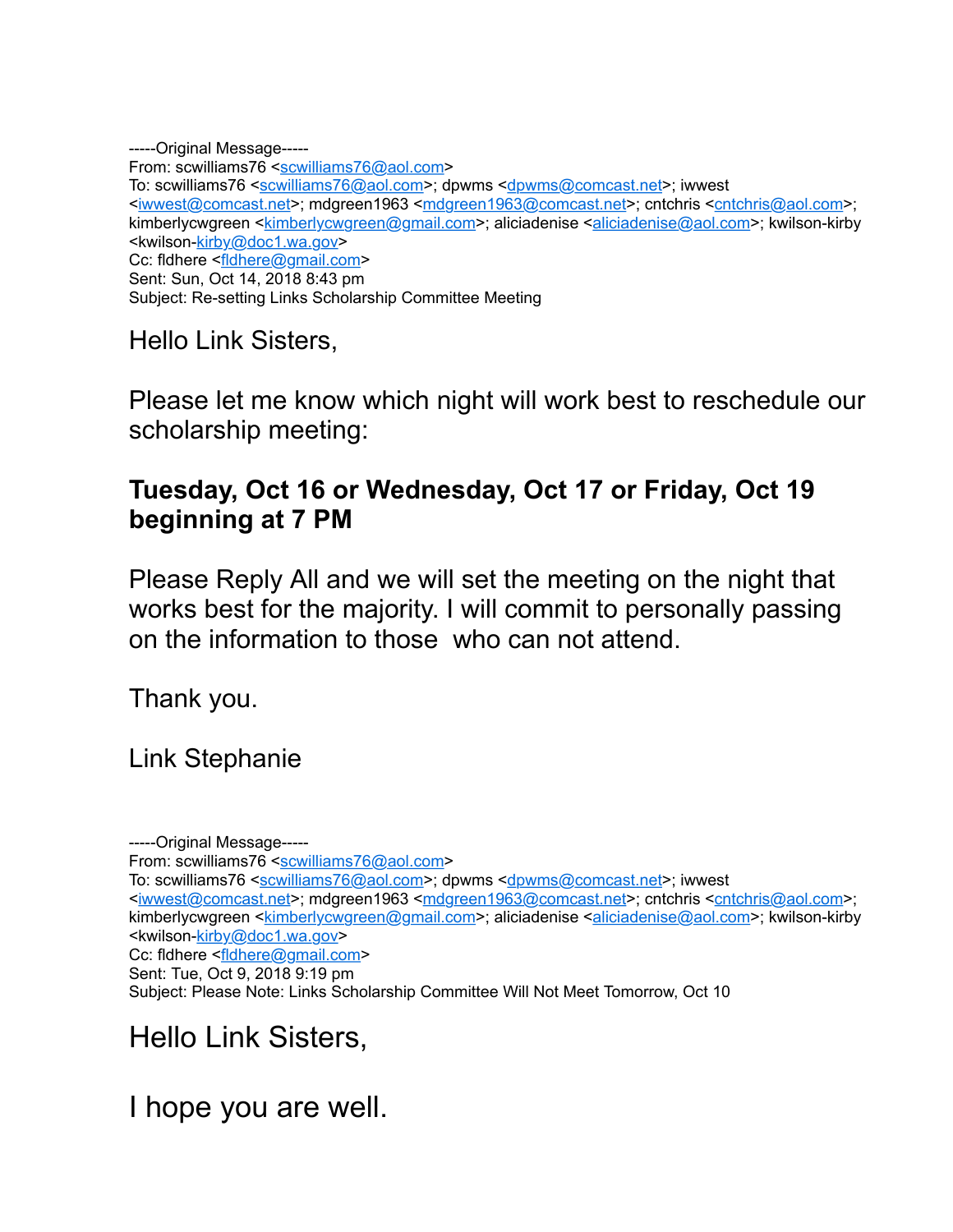I apologize for the late notice but our scholarship committee meeting, set for tomorrow at 7 PM, needs to be delayed.

It is such a busy time for all of us--meetings, sometimes two, in an evening.

Our member, Link Mary, probably will not feel up to meeting tomorrow night following her surgery. So let's move our meeting to next Wednesday night if that will work for you. Link Dorothy and I have played a bit of phone tag because of meeting schedules, but will get back to you before Friday with a new proposed meeting date.

I apologize again for the late notice--hopefully, this is a gift of time for some of you.

Thank you for your flexibility. Have a good rest of the week.

Warm regards,

Link Stephanie

From: scwilliams76 [<scwilliams76@aol.com>](mailto:scwilliams76@aol.com)

To: scwilliams76 <[scwilliams76@aol.com](mailto:scwilliams76@aol.com)>; dpwms <[dpwms@comcast.net>](mailto:dpwms@comcast.net); iwwest

<[iwwest@comcast.net>](mailto:iwwest@comcast.net); mdgreen1963 <[mdgreen1963@comcast.net](mailto:mdgreen1963@comcast.net)>; cntchris [<cntchris@aol.com>](mailto:cntchris@aol.com); kimberlycwgreen <[kimberlycwgreen@gmail.com>](mailto:kimberlycwgreen@gmail.com); aliciadenise <[aliciadenise@aol.com](mailto:aliciadenise@aol.com)>; kwilson-kirby <kwilson[-kirby@doc1.wa.gov](mailto:kirby@doc1.wa.gov)> Cc: fldhere [<fldhere@gmail.com>](mailto:fldhere@gmail.com)

Sent: Wed, Sep 12, 2018 10:01 pm

<sup>-----</sup>Original Message-----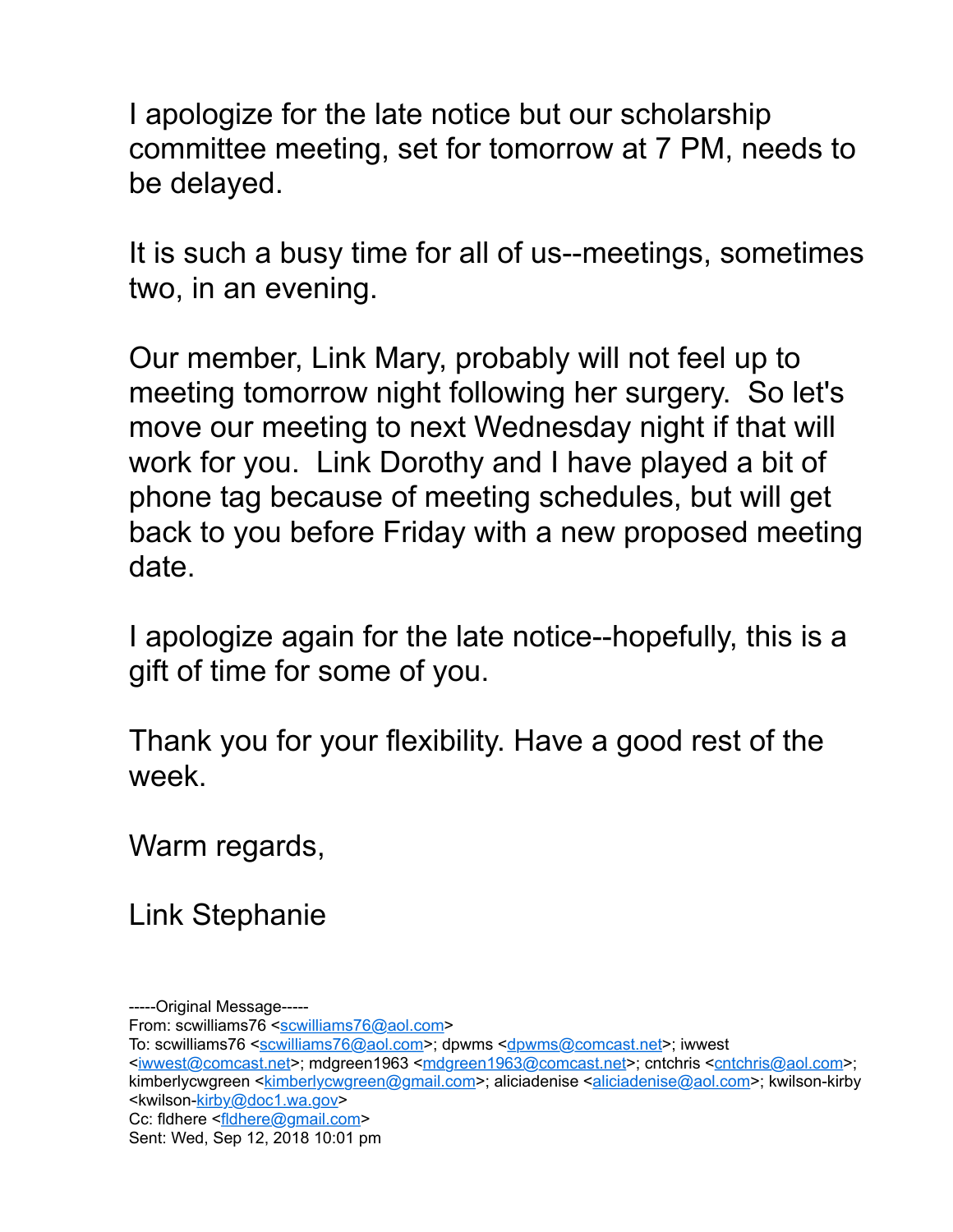Hello Link Sisters,

I am glad you were able to attend the scholarship committee tonight. For those of you who were unable to attend, please find below the notes from our meeting.

I. **Essay topics**-- Next meeting, each member will bring 1 or 2 essay questions. (At last meeting, brainstormed the following topics related to Links initiatives or current events: Human Trafficking, Voter Registration, The Growing Racial Divide, Killing of Blacks by Police, Standing Up for Your Beliefs--Taking a Knee before the National Anthem) .

II. **Timeline for Application Process**- the timeline is tentative and has some flexibility for unforeseen events.

#### a. October, November, December-

 i. Make contact with schools, churches, youth groups and organizations

ii. Attend meeting of Black student union at 2-3 schools.

 iii. Target schools such as Lincoln, Mt Tahoma, Foss and Clover Park HS.

b. December 1, 2018 Scholarship application completed and posted on Links website

c. January 19, 2019- Scholarship applications due

d. January 20 - February 1-- Committee reviews applications

e. February 2, 2019- Committee meets to select Finalists

f. February 9 and February 16-- Interviews conducted (will develop process, schedule location, etc. May request official transcripts be brought to interview)

g. March 2- Winners selected; letters go out to students notifying them of results. (Communication by email to unsuccessful candidates?)

h. March 30 or March 31- Scholarship Reception; Alternative dates: April 6 or April 7

#### III. **Scholarship Reception Venue**- establish a subcommittee - did not discuss

IV. **Palmers Scholars**- Link Dorothy will make presentation to Chapter. We are proposing to support one Palmer Scholar; will start working with student in Jan-Feb part of her junior year. Student will receive a Links scholarship; Chapter will need to pay administrative fees over 4 years to support the training and support Palmers provides to students. Chapter is also able to participate in several ways, from providing scholarships, scoring applications, being mentors (like Link Kim), being on the board or preparing a meal for one of the evening training sessions.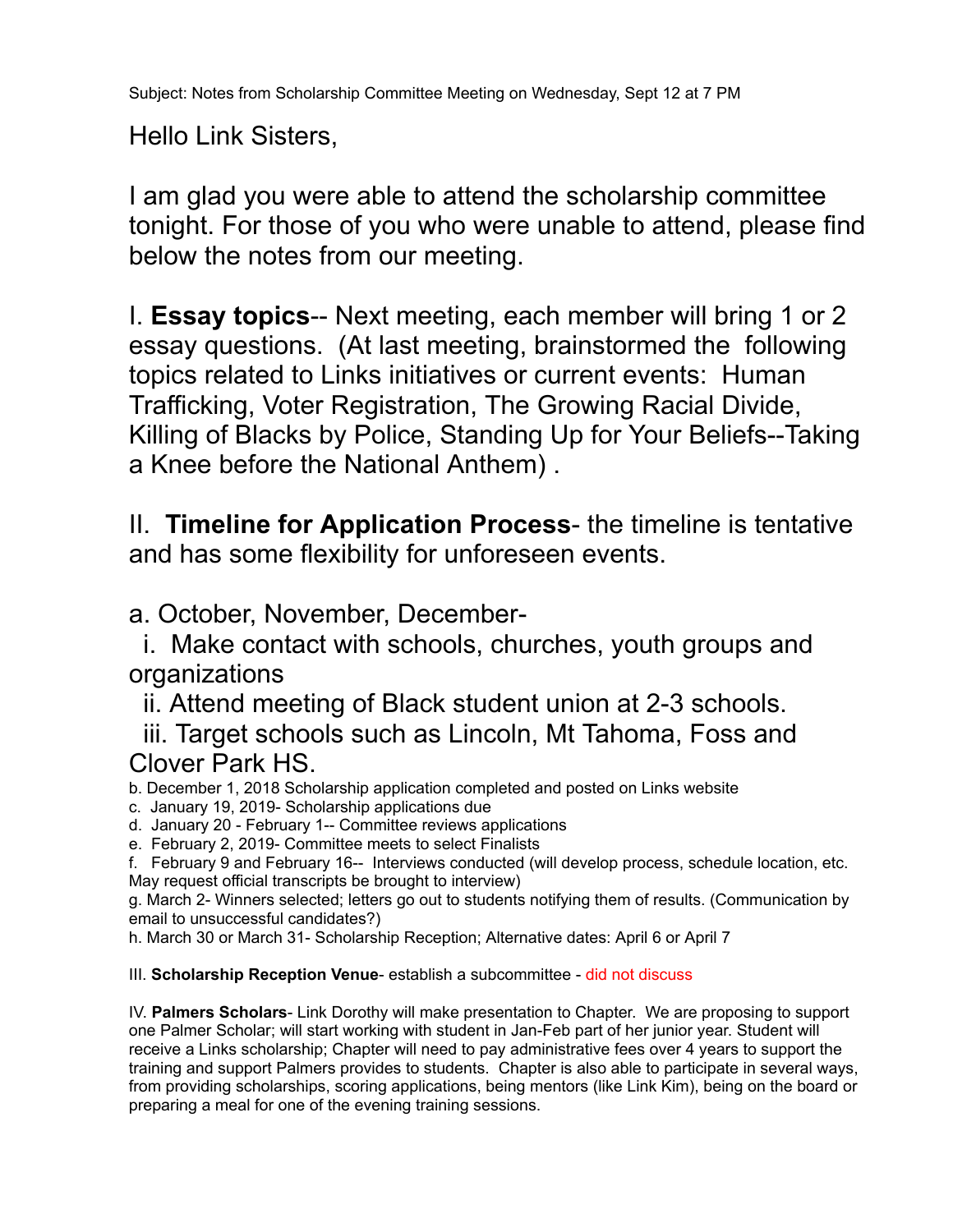## V. **Next Meeting**- **Wednesday, October 10 at 7 PM-**

committee decided to keep meetings on the 2nd Wednesday of the month at 7 PM; will adjust later if needed.

Thank you Committee Members and have a wonderful rest of the week!

## **Link Stephanie**

-----Original Message----- From: scwilliams76 [<scwilliams76@aol.com>](mailto:scwilliams76@aol.com) To: scwilliams76 <[scwilliams76@aol.com](mailto:scwilliams76@aol.com)>; dpwms <[dpwms@comcast.net>](mailto:dpwms@comcast.net); iwwest <[iwwest@comcast.net>](mailto:iwwest@comcast.net); mdgreen1963 <[mdgreen1963@comcast.net](mailto:mdgreen1963@comcast.net)>; cntchris [<cntchris@aol.com>](mailto:cntchris@aol.com); kimberlycwgreen <[kimberlycwgreen@gmail.com>](mailto:kimberlycwgreen@gmail.com); aliciadenise <[aliciadenise@aol.com](mailto:aliciadenise@aol.com)> Cc: fldhere [<fldhere@gmail.com>](mailto:fldhere@gmail.com) Sent: Sun, Sep 9, 2018 8:44 am Subject: Scholarship Committee Meeting on Wednesday, Sept 12 at 7 PM

Good morning Fabulous Committee Members,

This Wednesday is the **second Wednesday** of the month! I can't believe how quickly time is passing. In keeping with our schedule, we agreed to meet the 2nd Wednesday of the month.

Our meeting will be held on **Wednesday, Sept 12 at 7 PM.**  The call in information is: **[605 475-6006 Access Code: 974](tel:605%20475-6006;974%207334) 7334**

**Please let me know if you will not be able to attend. The only action item for the meeting is for each of you to propose 2 essay topics for the scholarship application. (We brainstormed some ideas at the last meeting).** 

**Have a wonderful day and a terrific week.**

**Link Stephanie**

**Agenda**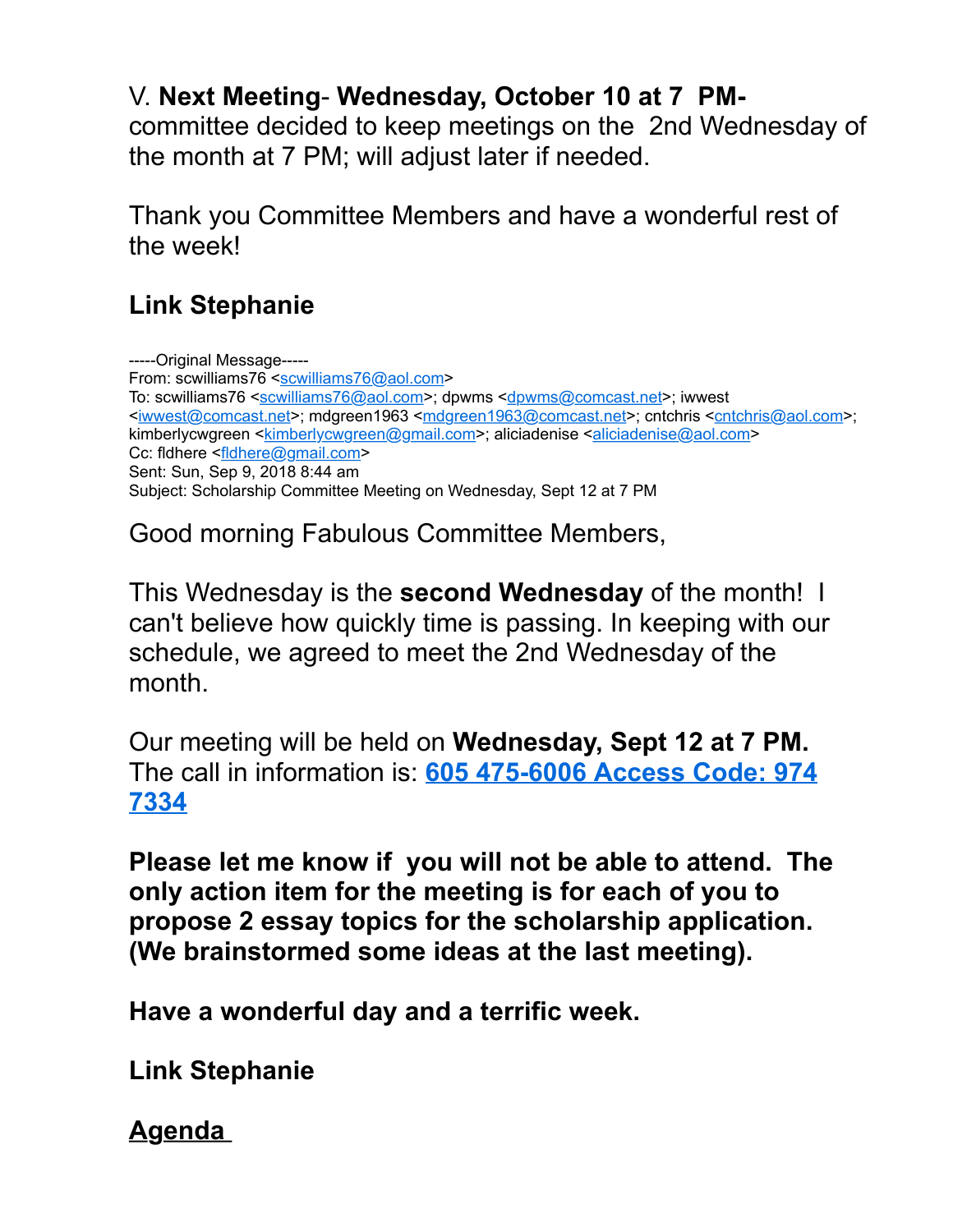Welcome Inspiration/Prayer I. Essay topics

2. Timelines for Application Posting, Review of Applications, Interviews, Reception

3. Subcommittee for Reception Venue

4.Palmer's Scholars Meeting/Presentation to Chapter

5. Good of the Order

6. Next Meeting

## **Link Stephanie**

-----Original Message----- From: scwilliams76 [<scwilliams76@aol.com>](mailto:scwilliams76@aol.com) To: dpwms [<dpwms@comcast.net](mailto:dpwms@comcast.net)>; iwwest [<iwwest@comcast.net>](mailto:iwwest@comcast.net); SCWilliams76 <[SCWilliams76@aol.com>](mailto:SCWilliams76@aol.com); mdgreen1963 <[mdgreen1963@comcast.net](mailto:mdgreen1963@comcast.net)>; cntchris <[cntchris@aol.com>](mailto:cntchris@aol.com); kimberlycwgreen <[kimberlycwgreen@gmail.com](mailto:kimberlycwgreen@gmail.com)> Sent: Fri, Aug 24, 2018 3:57 pm Subject: Scholarship Committee Meeting on August 25 at 9 AM

Hello Fabulous Committee Members,

Just a reminder that our meeting will take place tomorrow at my home at 9 AM. I will prepare breakfast. We have lots to cover so see you in the morning. Below is a draft agenda for our meeting. I look forward to seeing you all tomorrow!

Welcome

Prayer

- I. Scholarship Program 2018- debrief
	- a. Reception and feedback
	- b. Application process
- II. Planning for 2019 Scholarships
	- a. Application deadline
	- b. Essay topics
	- c. Additional instructions in application